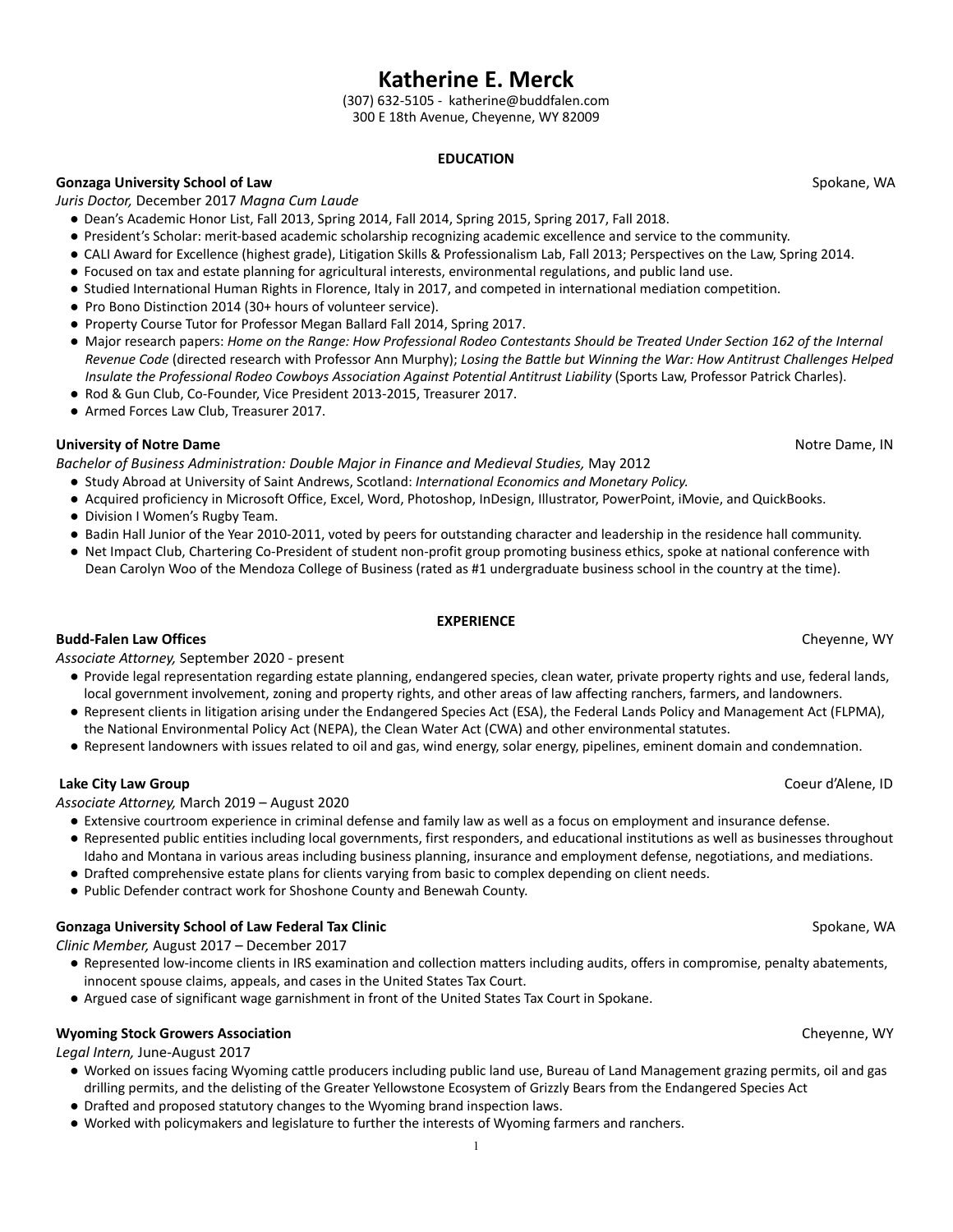### **Miss Rodeo America 2016—Professional Rodeo Cowboys Association** Colorado Springs, CO

- Travelled over 120,000 miles as the official spokesperson of the PRCA.
- Extensive speaking and teaching experience throughout the United States, Canada, and Australia.
- First Miss Rodeo America to manage social media platforms for the Miss Rodeo America, Inc. organization.
- Worked closely with major sponsors including Justin Boots, Las Vegas Events, Montana Silversmiths, and Wrangler.

#### **Old World Christmas** Spokane, WA

*Marketing and Public Relations,* 2013

- **●** Visited company showrooms, worked in print media and electronic media on national advertising campaigns, managed website and social media networks; managed marketing and advertising budget.
- **●** Managed employee payroll for the entire company and prepared financial documents for accountants.
- **●** Worked closely with the head of graphic design as production design assistant and assisted in the hiring process for new artists.

*Design and Marketing Intern,* Summer 2011

● Worked closely with the head of graphic design, assisting in the design process using Photoshop and InDesign.

*Retail Sales Clerk and Display Manager,* Summer 2010

● Performed sales clerk duties, working directly with customers and gaining valuable experience in sales.

*Management Intern*, Summer 2009

● Learned basic company management, learning and assisting with employee payroll.

# *Rodeo Committee Member*, 2019-present **Miss Rodeo America National Advisory Council** Colorado Springs, CO *Co-Chair of Media Committee and Rodeo Royalty Seminar,* 2017-present d **PRODIGY Northwest -** *Providing Resources and Opportunities Designed to Inspire Gifted Youth* Spokane, WA *Board of Directors,* 2014 to present Provides students, parents and educators access and awareness to a broad assortment of learning topics relating to giftedness in youth. **Columbia River Circuit Finals Rodeo** Yakima, WA *Committee Member*, 2017-present **Miss Rodeo Idaho, Inc.** Nampa, ID *Board Member,* 2019-present

**VOLUNTEER EXPERIENCE Gem State Stampede** Coeur d'Alene, ID

**Rotaract Club of Spokane** Spokane Spokane, WA and Spokane, WA and Spokane, WA and Spokane, WA and Spokane, WA and Spokane, WA and Spokane, WA and Spokane, WA and Spokane, WA and Spokane, WA and Spokane, WA and Spokane, WA *Board Member and Public Relations Chair,* 2012-2014 Organize and host Spokane Junior Lilac Parade and other volunteer, service, and leadership activities.

## **Net Impact Undergrad – Notre Dame Mendoza College of Business** Spokane, WA

*Co-Chair and Founder,* 2009-2012 Nonprofit membership organization for students and professionals interested in using business skills in support of social and environmental causes.

#### **BAR ADMISSIONS**

**Idaho,** 2018 **U.S. District Court, District of Idaho,** 2018 **Montana,** 2018 **U.S. District Court, District of Montana,** 2018 **Wyoming,** 2018 **U.S. District Court, District of Wyoming,** 2018 **Washington,** 2021 (transfer pending)

### **CERTIFICATIONS**

**University of Texas at Austin,** *Bankruptcy Law Specialist Certificate* 2020